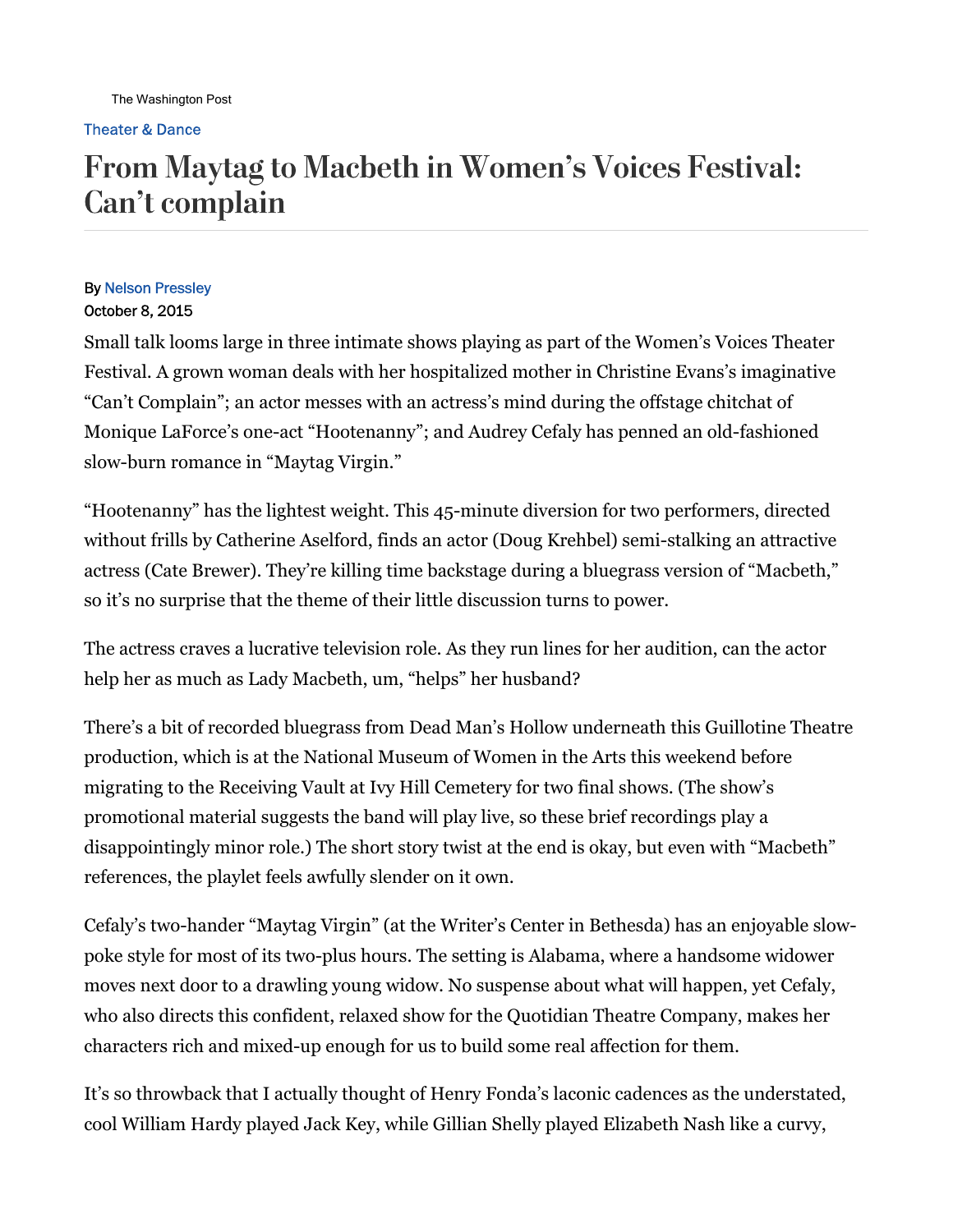antsy Holly Hunter. Lizzie, as Jack calls her, thinks her "sex goddess" days are past and her figure's gone. Mr. Key, as Lizzie calls Jack, thinks she's lovely and finds her spunky nature fetching.

That's all she wrote: You can fill it in from there. The only flaw is that Cefaly hasn't quite figured out how to end it. The play talks itself out too far, and the characters, both teachers, start telling each other things we already know about them. Still, it's sweet stuff, if you have a taste for that sort of moonshine.

"Can't Complain" shapes up as the most accomplished show I've seen at Spooky Action Theater, which operates out of a church basement at 16th and S streets NW. Evans has written a surreal comedy in which Maureen (an amusingly animated Tonya Beckman) chafes at her mother's neediness and slights. Cornelia Hart plays Maureen's mother, Rita, with an air of innocence that infuriates Maureen but also is understandable, since Rita has just had a stroke that has loosened the bolts in her brain.

Under Michael Bloom's direction, the acting has enjoyable flair. Nicole Ruthmarie brings aplomb to the dual roles of an African American orderly named Lorraine and Maureen's mixedrace daughter Jansis, and Wendy Wilmer does tangy, mischievous work as an ancient Irish woman named Iris who seems to materialize straight up from inside a hospital mattress. There are sly, poetic tricks in Luciana Stecconi's set, a sterile hospital room that allows for the magical comings and goings of Evans's funny-hostile script. There's plenty of blarney and aggrieved venting in this lively play, but it comes down to a painful, personal mother-daughter reckoning, handled with grace.

IF YOU GO

Can't Complain

Spooky Action Theater, 1810 16th St. NW. 202-248-0301. www.spookyaction.org.

Dates: Through Oct. 25.

Prices: \$15-\$35.

**Maytag Virgin**